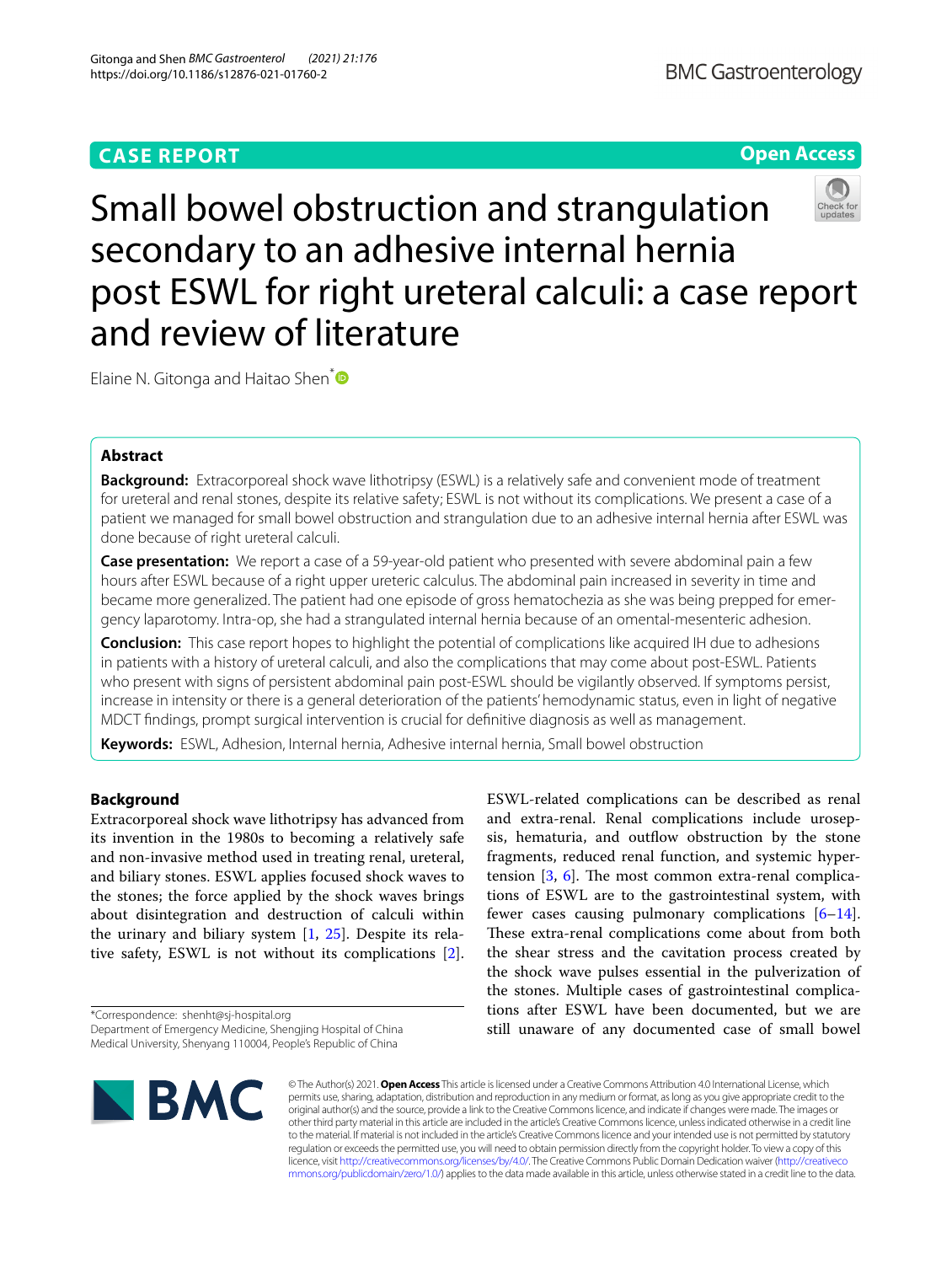strangulation because of an adhesive internal hernia post ESWL. We, therefore, present a case of a patient we managed for small bowel obstruction and strangulation due to an adhesive internal hernia after ESWL was done because of right ureteral calculi. Diagnosis of the IH was missed in the MDCT done. The final diagnosis of adhesive IH was found intra-op after the patient was taken in for emergency exploratory laparotomy.

## **Case presentation**

A 59-year-old female presented at our emergency department with complaints of severe abdominal pain several hours after undergoing ESWL in another hospital. She presented at the peripheral hospital with her chief complaint being an acute onset abdominal pain that started 4 h before arriving at the hospital. At the time the abdominal pain was intermittent, localized (mainly around the umbilical region), and radiated to the right fank. She also complained of nausea and had one episode of vomiting. After evaluation, an abdominal CT-Scan and abdominal ultrasound both revealed a right ureteral calculus and right renal hydronephrosis. They then scheduled her for ESWL. Unfortunately, in the patient's discharge summary, they did not disclose the specifcs of the ESWL in terms of the shock waves delivered and the power range. The procedure was uneventful, and they discharged the patient.

After some hours, the patient started complaining of difuse abdominal pain. She was then referred to our hospital for further management. At our facility, she presented with complaints of difuse abdominal pain with associated nausea and vomiting. She did not report any dysuria, change in bowel movements, or hematochezia prior to the ESWL. Before this admission, her past medical history was uneventful; she had no history of any chronic illnesses, signifcant abdominal trauma, or abdominal surgery.

On physical examination, she was tachycardic but normotensive. Her abdomen was distended with generalized abdominal tenderness and mild rebound tenderness, but with no guarding present. Murphy's sign was negative. There was tenderness on percussion of the right kidney. Bowel sounds were increased at around 5/min and positive shifting dullness was present. Her other systems were normal.

Routine blood tests found that she had raised WBC at 26.9  $\uparrow$  10<sup>9/L</sup> and absolute neutrophilia of 76.5%, HB at 128 g/L, and hematocrit of 36.8%. CRP was elevated at 36.2 mg/L, revealing an infammatory picture. LFT's showed a decrease in albumin at 26.8 g/L. Urea and creatinine were elevated at 9.2 mmol/L and 98.7 mmol/L respectively. Her coagulation profle was deranged, with prothrombin time and d-dimers at 12.6 s and 1302 μg/L, respectively. Urinalysis, urinary occult blood of  $3+$ , urinary protein  $2+$ , RBC 459.32/HP, WBC 45.83/HP.

After surgical consultation, we immediately scheduled her for an emergency exploratory laparotomy. As the patient was being prepared for surgery, she had one episode of hematochezia of approximately 300mls of fresh blood. Because of this, she received a transfusion of four units of packed red blood cells.

The laparotomy revealed that there was a large hematocele, with partial necrosis of the small intestine. The small intestine was entrapped by omental and mesenteric adhesions approximately 2 m from the ligament of Treitz. The bowel segments entrapped within the adhesions were released. Unfortunately, assessment of the bowel segment revealed that it was necrotic. The 2.6 m of the necrotic intestinal segment was resected and the continuity of the remaining 40 cm of the ileocecum and jejunum was maintained by end-to-end anastomosis.

### **Outcome and follow up**

The patient's postoperative course was uneventful. She was discharged after four days and was to be followed up at the urology and surgical outpatient clinic.

## **Discussion and conclusion**

Adhesions are a form of vascularized scar tissue that brings about a connection or adherence between surfaces and organs within the peritoneal cavity. They result from a pathological healing process in response to a peritoneal insult or injury. The main causes of abdominal adhesions are infammation, surgeries, intraperitoneal infections, radiation, and also signifcant abdominal trauma [[15,](#page-3-6) [16\]](#page-3-7). Any peritoneal insult causing mesothelial injury causes an acute regional infammatory which in turn increases capillary permeability and therefore leakage of blood from the surrounding capillaries. This encourages the accumulation of fbrinogen-rich exudate that is cleaved into a fbrinous matrix, that later disintegrates to promote healing through fbrinolysis. For adhesions, the fbrinous matrix persists and is stabilized through the organization processes (cellularization, vascularization, and innervation), creating a mature adhesion [\[29](#page-3-8)].

Adhesions have been linked to being a major cause of acquired internal hernias, and an increased risk of mechanical small bowel obstruction  $[17]$  $[17]$ , [18.](#page-3-10) The severity of presenting symptoms in IH is related to the duration and reducibility of the hernia. The symptoms range from non-specifc mild epigastric pain to an acute abdomen. After a bowel segment is entrapped within the IH, the normal luminal fow gets obstructed causing dilatation of the proximal segment and an increase in the intraluminal pressure of the distal segment. As the process continues the intestinal wall becomes edematous which leads to the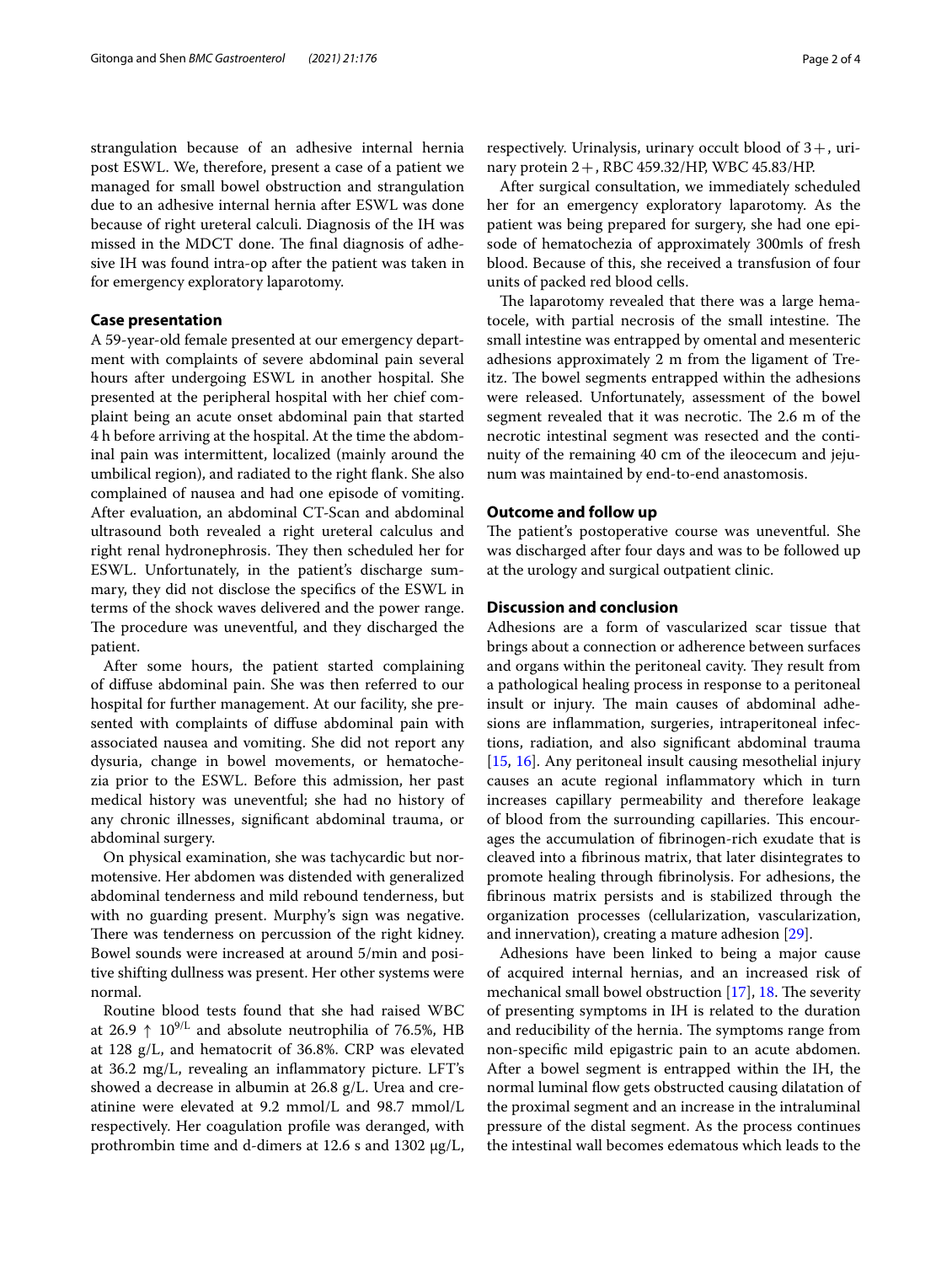<span id="page-2-0"></span>transudative loss of fuid into the peritoneal cavity. As the intraluminal pressure reaches systolic blood pressure, the blood supply to the intestine becomes completely compromised leading to small bowel incarceration, strangulation, and fnally necrosis [[19](#page-3-11)].

Since the clinical diagnosis of internal hernias still proves to be difficult, the mainstay modality of choice for the diagnosis of IH to date is the multi-detector CTscan (MDCT). The most specific MDCT findings or key features in relation to adhesive IH include; clustering or crowding of intestinal segments, crowding of mesenteric blood vessels, kinking or angulation of bowel loops, bowel wall thickening, presence of a hernia orifce, and the fat notch sign. Mesenteric infltrates, localized mesenteric fuid and asymmetric bowel wall thickening are indicators of intestinal strangulation [[20,](#page-3-12) [21\]](#page-3-13). Despite these key features, internal hernias are still misdiagnosed. Failed or erroneous diagnoses are usually because of two main factors: failure of the radiologist in recognizing the CT fndings of internal hernias and also despite the high specifcity and sensitivity of MDCT, up to 20% of cases of adhesive IH have negative CT fndings [[21,](#page-3-13) [22\]](#page-3-14).

Since its inception of ESWL in the 1980s, it has developed into a relatively safe and non-invasive treatment for nephrolithiasis and has an overall stone-free rate of 75%. ESWL delivers focused high-energy pressure pulses consisting of a short duration initial phase of positive pressure pulse  $(P+)$  and a relatively prolonged negative pressure phase (P-) through the aid of a lithotripter. The difference in pressure gradient between  $P+$ and Pplays diferent roles in the fragmentation process of calculi through four fundamental mechanisms; shear force,

cavitation, quasi-static squeezing, and dynamic fatigue  $[23-26, 28]$  $[23-26, 28]$  $[23-26, 28]$  $[23-26, 28]$ . These important mechanisms are also responsible for tissue damage, especially if there is an underlying pathology that compromises tissue strength. ESWL induced tissue injury is primarily because of the efect of the shock wave pulses on the tissues themselves or from cavitation-induced tissue or vascular injury.

For our patient, in relation to the course of events and the appearance of abdominal symptoms, she probably had a self-reducible adhesive internal hernia that came about from a localized infammatory process i.e. the ureteral calculi, since all the other causes of adhesive intestinal hernias were ruled out. The intestinal loop entrapped by the adhesion was along the pathway of the energy pulses, therefore causing an alteration in the acoustic impedance during the transmission of the shock wave. This change caused the dissipation of part of the highenergy pulses and initiation of the cavitation process on the surrounding tissue  $[27]$  $[27]$ . This expedited the small bowel tissue damage precipitating strangulation and necrosis of the small intestines.

In conclusion, despite ESWL being a relatively safe and efective method of treatment for nephrolithiasis, as clinicians, we should be aware of the possibility of acquired IH in patients with a history of ureteral calculi and the complications associated with it. Patients who present with persistent abdominal pain post-ESWL should be vigilantly observed. If symptoms persist, increase in intensity or there is a general deterioration of the patients' hemodynamic status, even in light of negative or inconclusive MDCT fndings, prompt surgical intervention is imperative for defnitive diagnosis as well as management in order to avoid further morbidity and also reduce any chances of mortality (Fig. [1\)](#page-2-0).

#### **Abbreviations**

ESWL: Extracorporeal shock wave lithotripsy; IH: Internal hernia; MDCT: Multidetector CT-scan.

#### **Acknowledgements**

Not applicable.

#### **Authors' contributions**

HS and ENG were part of the team involved in the diagnostics and management of the patient. Both authors (HS and ENG) contributed to the writing and editing of the manuscript. All authors read and approved the fnal manuscript.

#### **Funding**

This work was supported by Science Foundation of Liaoning Education Department (FWZR2020012); Funding of Department of Science and Technology of Liaoning Province (2020JH2/10300126); 345Talent Project of Shengjing hospital. The funders had no role in the study design, collection, interpretation, or preparation of the manuscript.

#### **Availability of data and materials**

The images and electronic medical records are available for review upon request, but the data will not be shared to protect the patient's confdentiality.